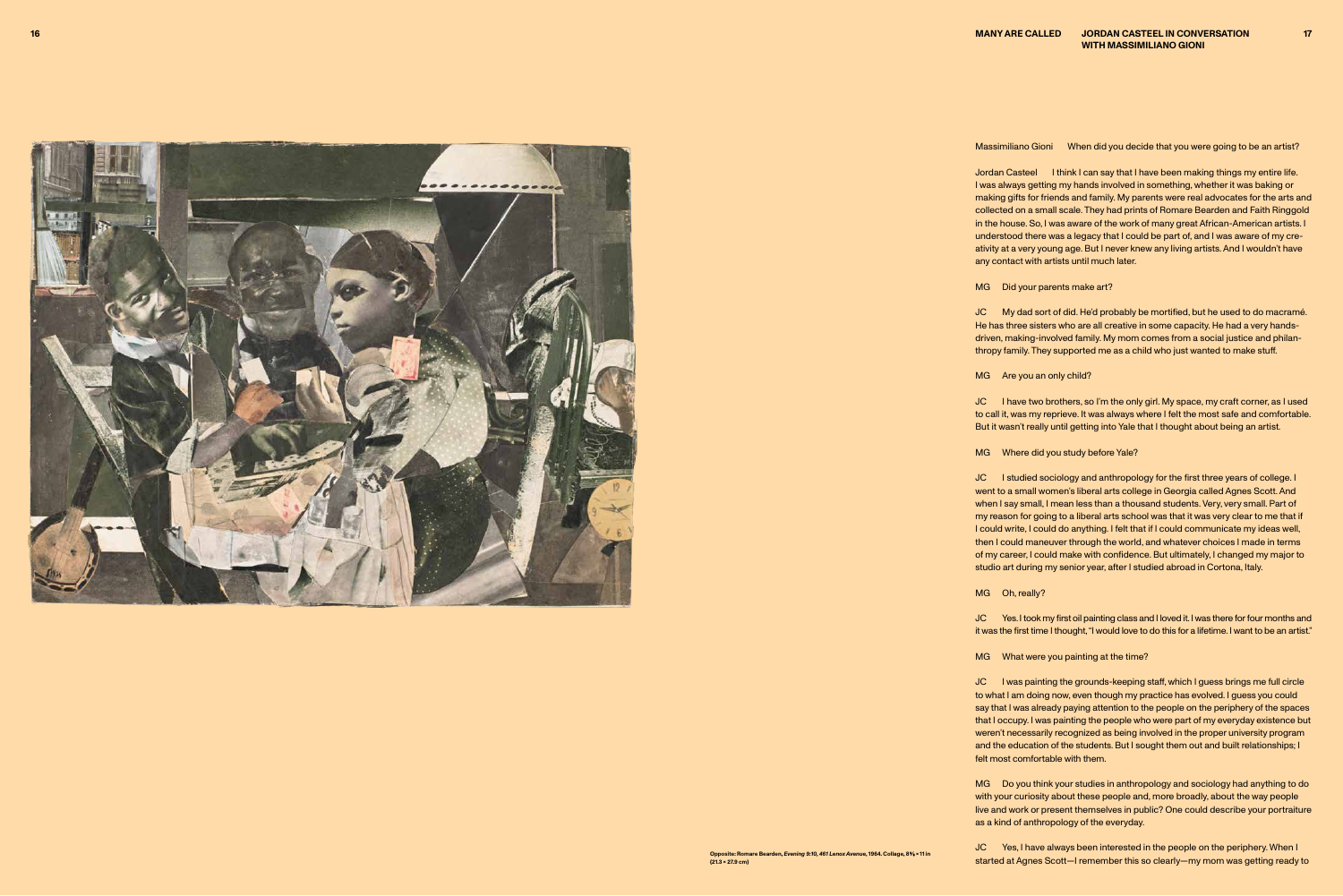imposter syndrome. I did not really believe that I belonged, but I felt that I was there and it was an opportunity to learn and gain as much information as possible from my peers. Gradually, I started understanding that my weaknesses—particularly the fact that I didn't come from an art background and had studied sociology and anthropology—could actually become my strengths. I felt like I was more outwardly focused, and that research and curiosity were going to be central parts of my work.

MG By the time you graduated, you were already working on the *Visible Man* series (2013–14), which would become your very first solo show in a gallery.

JC Yes. I kept experimenting with painting people I knew. I was painting my bed, inviting classmates to my studio and painting them sitting on a green chair from a thrift store. I was painting self-portraits too. I remember having a conversation with Sam Messer about my attempts at being an imaginative painter, and he told me, "Some people use their imagination, and some people just need reference material, and, Jordan, you're one of those people who needs reference material." And that's how I started taking photographs and bringing them back to the studio. It was quite an important revelation for me, because I felt like I didn't have to reproduce some fantasy in my head, which is what I was struggling with until then.

MG Your portraits are mainly based on photographs.

JC Yes. In a strange sense, the photographs are important but totally secondary to me. I don't really care about the photos themselves. What I care about is Alice Neel, Faith Ringgold, 1977. Oil on canvas, 48 x 36 in (121.9 x 91.4 cm) and the control of the control of the control of the control of the control of the control of the control of the control of the control of the c

JC Yes, photographs that I take myself. The transition from painting from life to painting from photographs coincided with a period in which I started thinking more systematically about what was happening around me and how I could use painting as a tool to process the world. It coincided with a period in which I started thinking more about my relationships with black men and the ways in which I could represent the vulnerability and the intimacy of those relationships. I started asking myself questions about how I could use painting as a tool to share those relationships with others. That's how the nude paintings came about.

MG Did you paint them all at Yale?

JC Yes, all the nudes were at Yale, and almost all the sitters were from the School of Drama, because I was trying to find people who were willing to be nude for a photograph. People originally just laughed me out the door. And then somebody suggested going to the School of Drama, because they were used to acting in the nude. Once I did a portrait of Jiréh, one of the drama students, he started advocating, and then all the black actors in the school started reaching out to me. The choice to photograph the subjects before painting them was very intentional. If I was going to represent the black body, particularly the black male body, then I wanted to be as thoughtful as possible, even before I put paint on the canvas. And I wanted to respect their bodies in a way that I felt they had historically not been respected. I wanted them to feel larger than life, and so the scale of my work grew. I wanted the canvas to feel like a space they were pushing up against. In many of the paintings, the toes are almost pushing against the edge of the canvas.

MG Do you use a professional camera?

MG Education has been a fundamental part of your upbringing. This might be a stretch, but there is a pedagogical aspect to your work, or at least a sense of empathy for your subjects. How did you decide to apply to graduate school?

JC I applied to five different schools. Honestly, I didn't think I stood a chance at Yale and wasn't even going to apply, but my mom set up a bet against me. The application was a hundred dollars, which at that moment was really a lot: I had just quit my job and had no money. My mom said she would pay me back if I didn't get in, so I took the chance, not at all expecting to make it.

MG Who was teaching there at the time?

JC Not really, but a fancy enough one. A Sony point-and-shoot kind of thing.

MG And you take multiple photos?

say goodbye to me in my dorm room and I was all emotional. She said, "So we've met the dean, we've met the president of the college, we've met professors. All these people are going to be a part of your world, but the people who will sustain you and be the backbone of your experience at this institution are going to be the groundskeeping staff and the people in the kitchen and the people in the background, and we're going to go meet them and we're going to go do it now." She marched me into the kitchen and said, "Those are the people you need to know." And it was very clear to me in that moment that the people who would care for me were often the people behind the curtain, or the people who were right in front of me, and I had to take the time to see them and get to know them.

I do think there is a strong connection between my sociological studies and my work. It was also important that I grew up in a household where social justice was at the forefront of our thoughts and our lives. I was brought up to acknowledge the presence of the people who work with you. Probably, all this is reflected in my work and in the people who catch my interest as subjects.

MG What happened when you came back to the States after your stay in Italy?

JC I came back with rose-colored lenses on about being an artist. But I had no idea how a girl from Colorado actually becomes an artist. I didn't know what a studio practice looked like, what that actually meant. I changed my major to studio art when I came back from Italy, but I did not pursue an MFA immediately after that. Instead I joined Teach for America, which is an organization that places teachers in low-performing schools across the country. I taught special education to sixth and ninth graders back in Denver. It was very tough, and I was quite miserable; I got really sick and started thinking about how I could return to school. I thought I wanted to teach art. My idea was to get an MFA in painting. While I was working for Teach for America, I started painting my students, which is what I am still doing today. I just finished a series of portraits of my students at Rutgers University.

JC Robert Storr was there, which really excited me because I had just discovered his writing about Alice Neel, who was already a hero of mine.

MG Who was teaching painting?

JC Sam Messer was the associate dean at the time. And he was, without a doubt, the person who supported me the most there. He advocated for me. I didn't know how to paint when I showed up at Yale. I had never stretched a canvas before; I had three paint brushes. I was buying oil paint and canvases from Michaels, the craft supply store. I had never been to an art supply store. Sam sent me to get my first set of brushes at New York Central, and then had me meet with someone and talk about all the different brushes, because he came to my studio the first semester and was like, "Oh my God! What are you doing? We're going to have to reset everything." Throughout school I was like a sponge, because it felt like the opportunity of a lifetime. I did not feel entitled to be there. If anything, I had

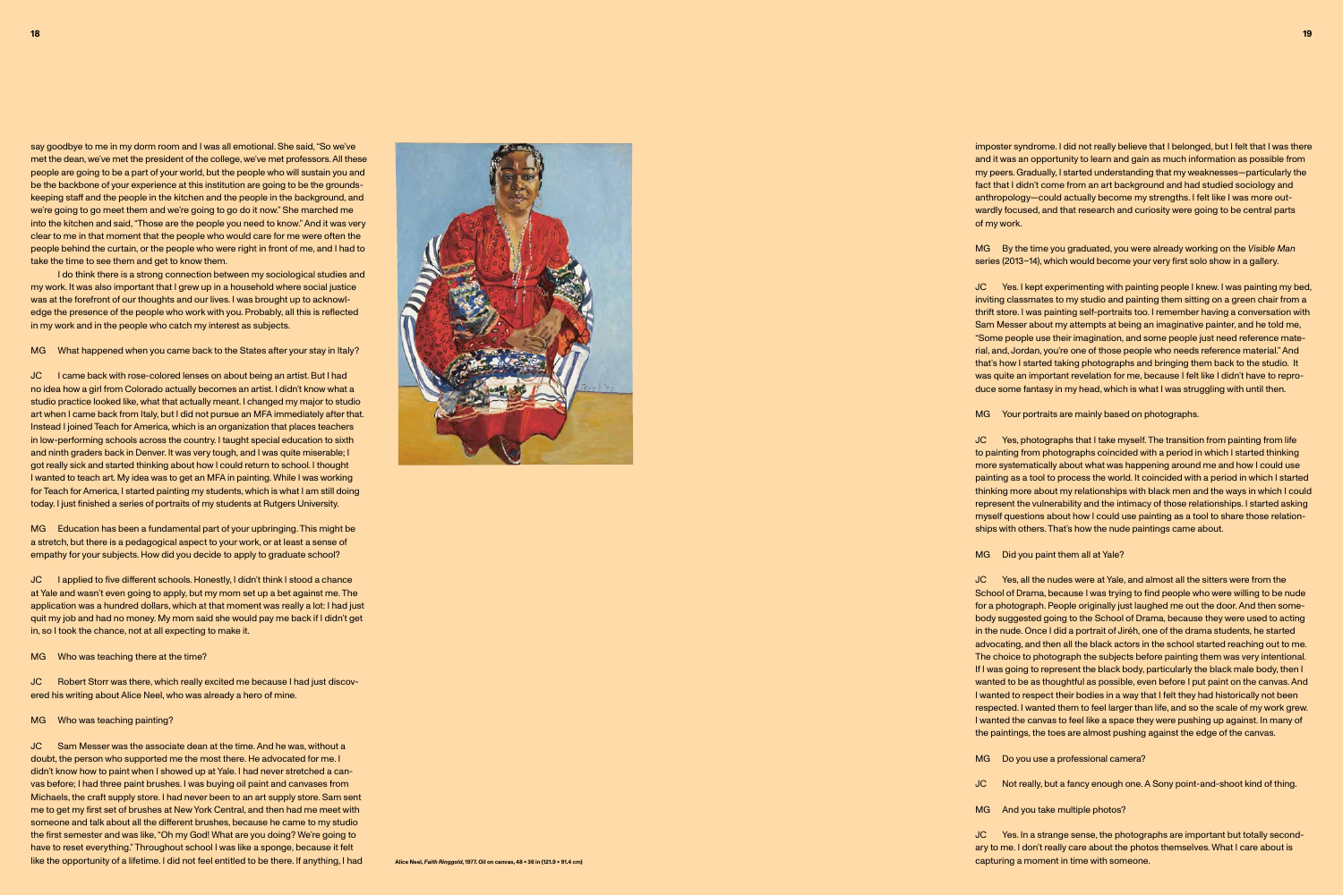an artist, so does making the distinct choice to only paint black men specifically at a time where there's real sensationalizing and awareness happening around the Black Lives Matter movement and around policing. But obviously these questions have always been at the forefront of how I move through the world, my whole life.

Maybe it's my background in sociology and anthropology, or simply what I was taught by my parents, but I had to learn to dissect layers of privilege and read the relationships between bodies and spaces. So, yes, I do think that my work is acutely aware of its responsibility to create a narrative that I thought was lacking; I wanted to contribute very humanized, vulnerable representations of the black male, and of black bodies in general. I think I needed it. I needed more representations of that in my life, as the world was completely inundated with other images and narratives. I was thinking, perhaps selfishly, that painting was going to be a reprieve for me. And if it could work for me, maybe it could also work for those people who are feeling unseen in the world, as fathers and sons, and as intimate, vulnerable people trying to navigate the world just like the rest of us. And not just as black men who are being killed by police, or black men in hip hop, but black men as people who have various books by their bed, and have trinkets that are important to them, or photographs of their mothers as their most important possessions.

MG To me, *Visible Man* and your subsequent series have always been about class too.

JC Maybe *Visible Man* is less so. But I must say that I haven't necessarily thought about the other works as being related to class specifically either. I think there are many assumptions and stereotypes at play when you start using categories like class. For me, what was most important in the shift from *Visible Man* to the following works was going from the interiors of people's homes to the streets of Harlem. The actual spaces that they occupied were my primary focus at that time. I was interested in the way some people in Harlem, in particular, created domestic spaces on the street. They literally carried the home with them; people like Glass Man Michael every day I walked by his table and he would curate different arrangements of glass objects. One day it would be just frogs, the next day it'd be all these different vases. He was using his creativity to tell a story. That was the most interesting part to me.

MG How did the portraits in Harlem come about?

JC I never feel good when I'm trapped in a corner. After the show "Visible Man," I got into the Studio Museum in Harlem residency program. It was really a dream for me, being under the guidance of someone like Thelma Golden and having mentors like Amanda Hunt and Lauren Haynes. I moved to Harlem and found myself drawn to the people and the energy of 125th Street. It just happened naturally. I grabbed my camera and put it around my neck and thought: "I'm going to walk around and just try to introduce myself to people." I consider myself more an introvert than an extrovert, which is a little odd because I perform extroversion very well. Coming out of my comfort zone to introduce myself to someone in the street is not easy for me, but I set out with this idea that I would like to meet people and paint people on the street. You could say I just set forth to make friends.

JC Bob Thompson was somebody I was thinking about a lot, particularly for his use of color. I was painting black bodies as red and green and blue and whatever I chose them to be. That magical quality of Thompson's work was hugely important to me. Alice Neel was also important for the ways she uses texture, and then people like Kerry James Marshall, of course, even Lucian Freud, and Dawoud Bey and his photographs. Thelma Golden's book *Black Male* (1994) was my bible. My copy is so covered in sticky notes that I had to get a new one.

MG And later on you started painting women too?

MG How was it different from getting to know the sitters for *Visible Man*?

JC It was very different. When I approached people for *Visible Man*, it was within a very specific frame: Yale and the school provided a context and a script. When I moved to Harlem, I didn't know anybody, and I was going to make friends by just introducing myself to people. James, for example, was the very first person I photographed in that series and he was sitting out in front of Sylvia's Restaurant selling CDs. That man is so dapper—he embodied the energy I had always imagined Harlem would have.

MG All the portraits in this series are set in the homes of the sitters.

JC Yes, that was another choice that I made early on. There was a sense of vulnerability in the paintings that was made stronger by the choice of the setting: it had to be intimate and personal. I would show up with my camera and a clamp light and take upward of a hundred photos sometimes, all in one session.

MG Conversations around the representation of masculinity, and black masculinity in particular, have become quite prominent in recent years. Did you want to connect to these debates directly with the series *Visible Man*?

JC Yes, those ideas were central to my thinking, but the fact that I, as a black woman, was making those paintings shifted the discussion considerably. And because my name is Jordan and nobody had really heard of me in New York at the time of the show, I would say that ninety-nine percent of the people coming to see the show thought I was a man and I was making that work, which was quite an interesting misunderstanding. For me, those paintings were also asking, "What does it mean to be a black woman?" Of course, there was a subversion of the gaze as a woman now looking at the male body, but also a real vulnerability in the humanity of the subjects. It wasn't about sex or intimacy in that way. I don't think of those portraits as sexualized. They are about getting to know someone.

MG Did you paint the same people more than once?

JC No, not really. James and Galen are maybe the only people I've painted twice.

MG You mentioned the work of Alice Neel, which many critics have discussed in relation to your own work, but I am curious to know if there were other artists who were present in your mind or in your work at that time, or even today?

JC Even when I was painting the *Visible Man* series, I always felt that the work was deeply personal. And since the work was manifested through me, the feminine was embedded within the paintings. Although the physical representation of a woman or a female body wasn't part of those paintings, my presence is so deeply implicated within the work itself that the woman has always been there in those pictures. I know that might sound too philosophical in a way, but I'm always in fear of my voice being negated as a young black woman. Denying the potential of invisibility is terrifying. That's why I've worked hard at creating these works, and put so much time and labor into them. I don't think they are only about men, even though I have been quickly boxed in as the painter who paints men. I've worked really hard to continue to keep the practice open, because I think that my engagement with the world is so much more vast than that.

MG Did you think of the paintings in the *Visible Man* series as explicitly political?

JC There will always be an element of political weight when dealing with blackness in the United States. Just being a black person has a political weight and, as



**Opposite: Bob Thompson,** *Landscape with Figures and Birds***, 1964. Oil on canvas, 18 x 24 in (45.7 × 60.7 cm); this page: Kerry James Marshall,** *De Style***, 1993. Mixed mediums on canvas, 109 × 120 in (276.9 x 304.8 cm)**

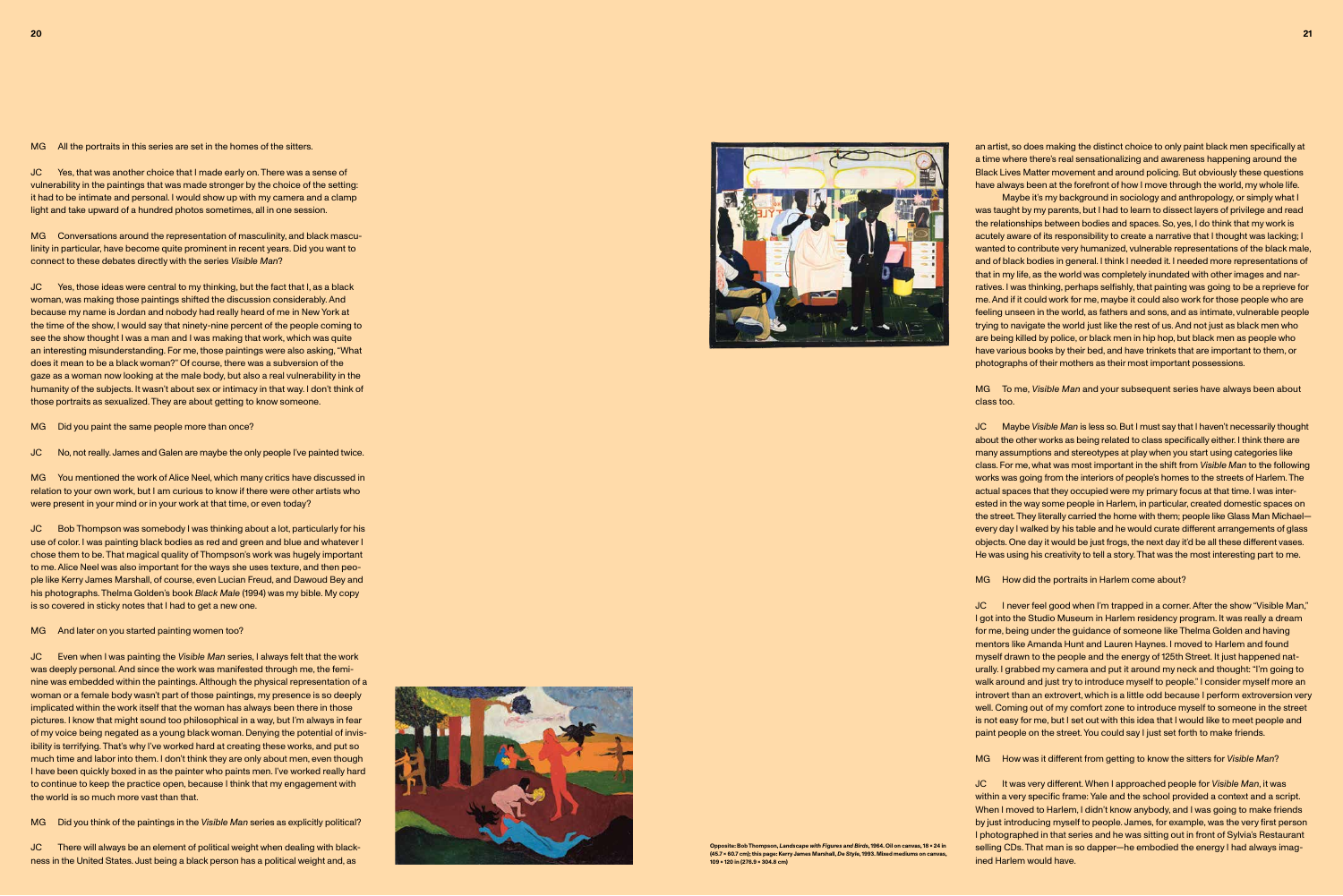MG Were you also interested in documenting the landscape of Harlem at a moment of transition and increased gentrification?

JC I felt acutely aware that I was approaching a subject like Harlem, which had been central to the work of many artists like Romare Bearden, Dawoud Bey, and Beauford Delaney, even after he moved to Paris. There are so many people who've been inspired by Harlem, and I felt like I was seeing Harlem through them as well. My grandfather's funeral procession happened down 125th Street. I felt that I was walking in my own lineage and in a great lineage of artists. And of course, the paintings also document profound changes, but they do so subtly. You might see it in the background of some painting or in the posters behind the sitters. In one painting, there is a boarded-up wall onto which someone has written "Harlem not for sale." Or in another painting, there is a poster about police brutality. In many cases, I hadn't even noticed these things myself until I started looking at the photographs and started painting. I didn't set out to manifest the changes that were occurring in the neighborhood—it was just a matter of looking carefully. I became a documentarian. Now it's a strange feeling to walk by a corner or a street, only four or five years later, and find that a particular place is already gone. My foot was right there, and Michael or James were right there, and now it's a taco restaurant.

MG Do you often see your subjects after you have painted them?

JC Yes, absolutely, I'm close with many of them. My mom says I'm the mayor of Harlem, which is obviously not true. Many just call me "Painter." When I walk down Lenox Avenue, every other block, there is somebody I know. Many of them have fed me. They have wiped tears from my face when I'm having a bad day. I don't think of them as subjects or sitters. They're people in my life—they have invited me into their homes. And it all started with the vulnerability and openness that we both accepted as a condition of our encounter. I hope that there's a sincerity and a generosity in that, which should come across in the work. Those relationships have become precious to me and we have become protective of each other.

MG A lot of bad art is made in the name of sincerity.

JC Yes, but perhaps these were a little faster than the sessions for *Visible Man*, where I really spent a lot of time with the sitters, taking photos, talking to them, asking them to change their pose or gesture ...

MG How do you use the photos when you are painting?

JC Yes, I know what you mean. But I felt I had to protect and preserve some things I was seeing. I felt I needed to hold onto them. And of course, that also has a lot of implications for how you open up to others, and how you deal with boundaries between yourself and others. But I must say that I am interested in being real, whatever that realness actually looks like. And there is something to be said in favor of sincerity, with all the cynicism that surrounds us. I think it also has to do with feeling like some kind of anomaly, with feeling like I didn't belong to certain places. I am most interested in doing what I love and keeping my head down, being curious, being a learner. I think that goes a long way. When curiosity dies, sincerity dies with it. I just want to know where people come from and what brought them here to this very moment in their lives. I want to understand how people have become uniquely themselves and their own.

MG Painting portraits in Harlem also connects to a whole lineage of artists and, more broadly, to the question of realism, which is so intimately entangled with the history of American art and literature.

JC In some ways, yes, you could say I'm a realistic painter, but I'm also an impatient painter. I think that's probably truer to my practice than anything else. I'm interested in getting instant gratification out of my hands and the actual act of painting. My work is very much about this love for paint and color and lusciousness, and my hands being embedded within it. So there has to be a sense of quickness, even if it's studied. But of course, I am also aware of my work being part

I love when the sitters come to the shows. When James and Yvonne came to the show, they brought all their family friends and their grandchildren. Sharing the work with the people is my favorite part because they are alive, here and now.<br>
the work with the people is my favorite part because they are alive, here and now. (129.5 × 96.5 cm)



I walked past him but came back and introduced myself. I had to hold myself up to say hi. But it was as simple as, "Hi, my name is Jordan. This is going to be a little strange, but have you ever heard of the Studio Museum?" I was often surprised that people had not heard of the Studio Museum. But then I would describe the David Hammons flag, and they would be like, "Oh, yeah, yeah." They'd be like, "Oh, okay. Actually that's . . . I'm familiar with that. Yeah, I know their flag. I didn't know there was art in there." And I'm like, "Yeah, there's art and my goal is to get you on the walls of the museum. Would you be willing to participate in this project? I just need to photograph you, and then I'm going to get your information, stay in touch with you, and you'll come to the opening and celebrate."

MG Would you take a lot of photographs?

JC I spend quite a bit of time studying the hundred or so photos of one subject, then I select ten or so, and then print maybe half of those. I print them in color, recently on semigloss paper; before, I had been using very bad paper. And then I put the photos around the canvas and start painting. There's never been a oneto-one relationship between photograph and painting. It's not that I enlarge one photo to make a painting. It's more about the impossibility of bringing a seven-foot canvas into someone's home or in the streets. The photos help me keep a certain amount of immediacy. They are reference images more than images to be copied or replicated. But then again, the photos also help me not to invent anything, not to make anything up. I'm not imagining or adding language, props, or a symbology that wasn't already there.

## MG Do you show the paintings to your subjects once they are done?

JC Yes, one of my favorite parts of what I do is having everybody come and see the works they are in. I remember when James saw his painting for the first time in particular. I kept coming back to his table in front of Sylvia's and I was like, "James, we're having open studios. I finished your painting; you've got to come see it. You got to come see it." And he was like, "Okay, little photographer girl, leave me alone. Whatever." And I kept coming back. Finally, the day of the open studios, I was sure he wasn't going to come. It was near the end of the day. But then I saw him walk in and he was wearing the same hat, had the same energy, and everybody was like, "Oh my god. This is the guy from that painting." I was like, "James, how do you feel?" And it's literally one of my favorite moments ever. He looked at me and he said, "Oh my god. I thought it was going to be a little drawing or something. I have to go get my wife." And he ran out, and then twenty or thirty minutes later Yvonne, his wife, arrived, and she said, "Thank you for seeing him as I've always seen him and sharing that with the world." She was sobbing, and I started crying. That was the moment I really felt that I was right where I needed to be, that I was asking all the right questions, that I was meeting all the right people. I have gained new parents and new families through this work. I have twenty thousand different voicemails on my phone from them where they're just calling to say, "Hey, how are you?" or "I love you." The experience in Harlem really broadened my perspective about how we get to know one another authentically. What does it mean to see someone and share a piece of yourself and have a real exchange?

**(129.5 × 96.5 cm)**